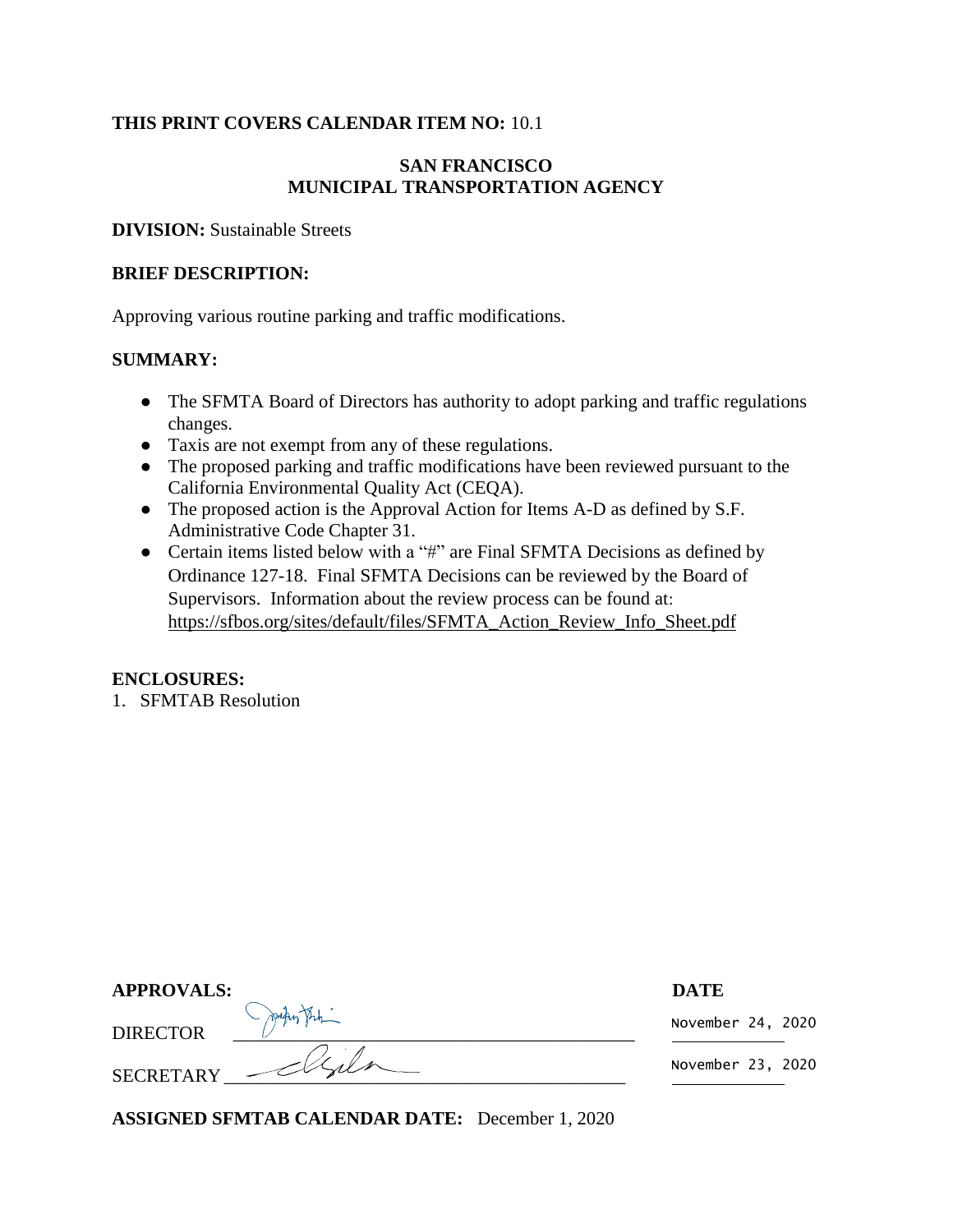# **PAGE 2**

## **PURPOSE**

To approve various routine parking and traffic modifications.

## **STRATEGIC PLAN GOALS AND TRANSIT FIRST POLICY PRINCIPLES**:

- Goal 1: Create a safer transportation experience for everyone Objective 1.1: Achieve Vision Zero by eliminating all traffic deaths. Objective 1.2: Improve the safety of the Transit System.
- Goal 2: Make transit and other sustainable modes of transportation the most attractive and preferred means of travel
	- Objective 2.1: Improve transit service.
	- Objective 2.2: Enhance and expand use of the city's sustainable modes of transportation.
	- Objective 2.3: Manage congestion and parking demand to support the Transit First Policy.

This action supports the following SFMTA Transit First Policy Principles:

- 1. To ensure quality of life and economic health in San Francisco, the primary objective of the transportation system must be the safe and efficient movement of people and goods.
- 2. Public transit, including taxis and vanpools, is an economically and environmentally sound alternative to transportation by individual automobiles. Within San Francisco, travel by public transit, by bicycle and on foot must be an attractive alternative to travel by private automobile.
- 3. Decisions regarding the use of limited public street and sidewalk space shall encourage the use of public rights of way by pedestrians, bicyclists, and public transit, and shall strive to reduce traffic and improve public health and safety.

## **ITEMS**

The following items were considered at Public Hearing on October 16, 2020

A. RESCIND – 1-HOUR PARKING, 9 AM TO 6 PM, MONDAY THROUGH SATURDAY, EXCEPT VEHICLES WITH AREA I PERMITS – ESTABLISH – TOW AWAY, NO STOPPING ANYTIME, Lucky Street, west side, from 195 feet to 263 feet north of 25th Street (residents on both sides of the street remain eligible to purchase residential parking permits and removes one RPP space) (Requested by Residents).

Modification A restricts parking across the driveways of 2857-2863 Folsom Street and also restricts parking that blocks a door for 2853-2855 Folsom Street. Residents on both sides of the street remain eligible to purchase residential parking permits.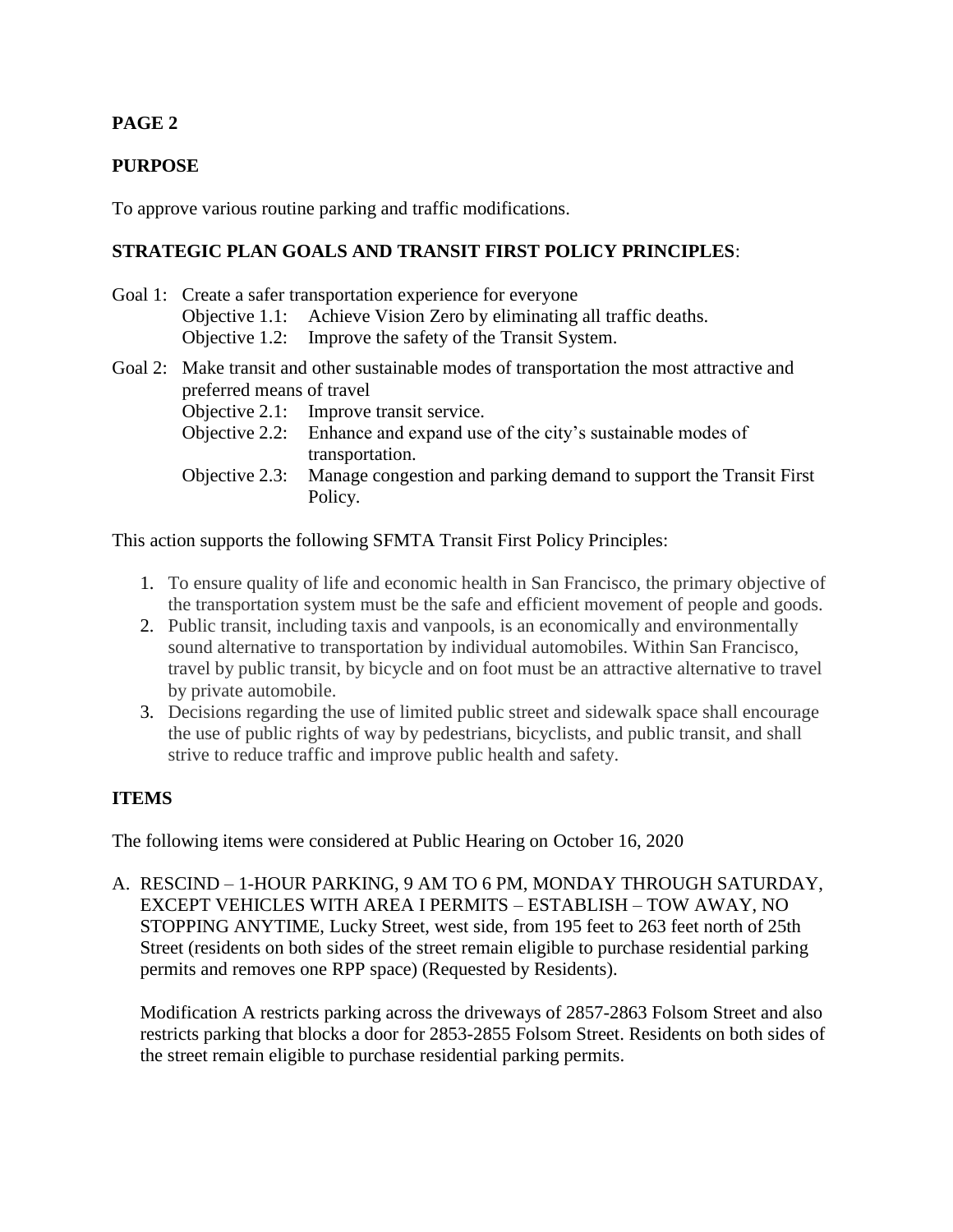## **PAGE 3**

B. RESCIND – 2 HOUR PARKING, 8 AM THROUGH 10 PM, EVERYDAY, EXCEPT VEHICLES WITH AREA U PERMITS – ESTABLISH – TOW-AWAY NO STOPPING FIRE LANE, Rodgers Street, east side, from 195 to 275 feet south of Folsom Street (eliminates 4 parking spaces) (Requested by SFFD).

Modification B would establish a fire lane at the request of the Fire Department for the 349 8th Street project.

- C. ESTABLISH BUS ZONE Fitzgerald Avenue, south side, from 76 feet to 151 feet east of Keith Street (extends existing bus zone, removes two parking spaces) (Requested by SFMTA).
- D. ESTABLISH PART-TIME BUS ZONE, 6 AM to 7 PM, MONDAY THROUGH FRIDAY – Fitzgerald Avenue, south side, from 151 feet to 233 feet east of Keith Street (extends existing bus zone, removes four parking spaces part-time) (Requested by SFMTA).

Modifications C and D extend the existing 29 Sunset bus zone to improve transit safety and accommodate the number of buses at the terminal.

The following items were considered at Public Hearing on October 2, 2020

- E. ESTABLISH TOW AWAY NO STOPPING ANYTIME Harriet Street west side, Bryant Street to 90 feet southerly, (sidewalk widening for 3-foot wide bulb, removes 4 parking spaces), Harriet Street – east side, Bryant Street to 90 feet southerly, (3 parking spaces removed due to sidewalk widening on west side of Harriet) (Requested by SFPW-BSM).
- F. ESTABLISH RED ZONE Bryant Street south side, Boardman Place to 32 feet easterly, (sidewalk widening for 6-foot wide bulb, removes 1 metered parking space #835-G) (Requested by SFPW-BSM).

Modifications E and F establish no parking regulations for sidewalk widening for the 833 Bryant Street project.

## **ENVIRONMENTAL REVIEW**

The proposed traffic and parking modifications are subject to the California Environmental Quality Act (CEQA). CEQA provides a categorical exemption from environmental review for operation, repair, maintenance, or minor alteration of existing highways and streets, sidewalks, gutters, bicycle and pedestrian trails, and similar facilities pursuant to Title 14 of the California Code of Regulations Section 15301.

The SFMTA, under authority delegated by the San Francisco Planning Department, has determined that the proposed parking and traffic modifications in Items A-D (Case No 2020-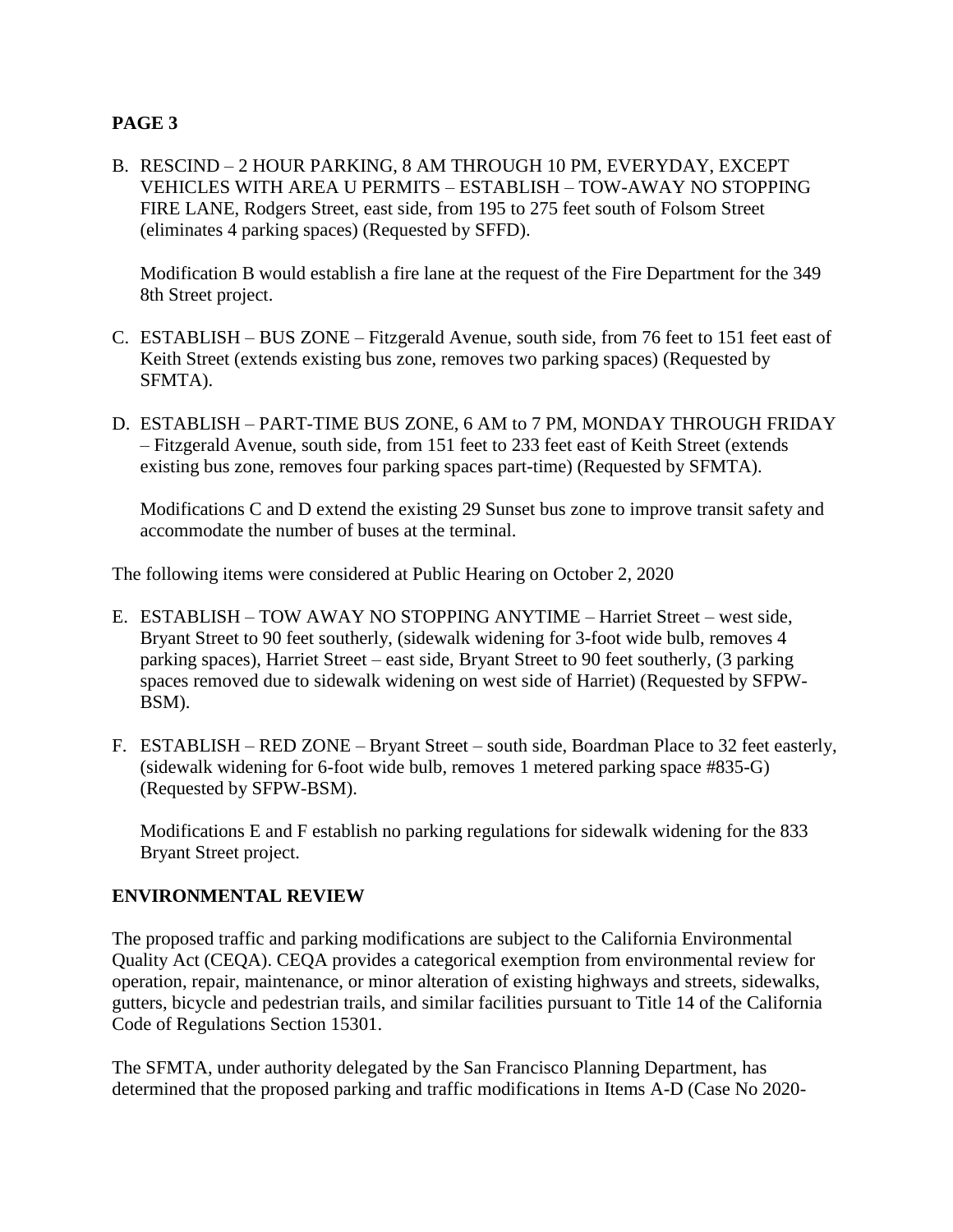009333ENV) are categorically exempt from CEQA pursuant to Title 14 of the California Code of Regulations Section 15301.

The proposed action is the Approval Action for Items A-D as defined by San Francisco Administrative Code Chapter 31.

A copy of the CEQA determination is on file with the Secretary to the SFMTA Board of Directors, and may be found in the records of the Planning Department at sfplanning.org or 49 South Van Ness Avenue, Suite 1400 in San Francisco, and are incorporated herein by reference.

Items E-F (Case No 2019-000118GPR) are part of a project approved under California Senate Bill 35; the project is considered a ministerial approval and is not subject to the California Environmental Quality Act (CEQA).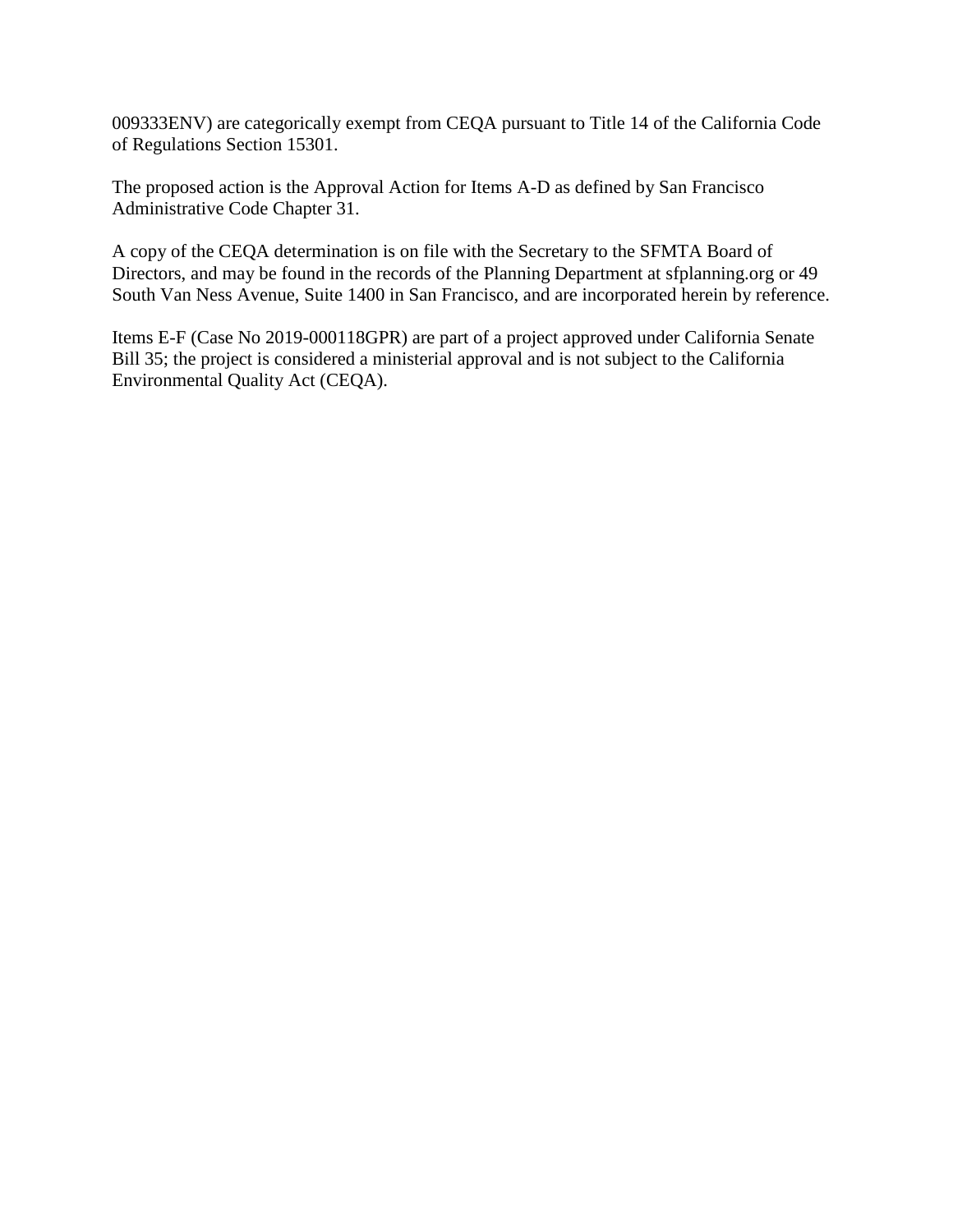#### SAN FRANCISCO MUNICIPAL TRANSPORTATION AGENCY BOARD OF DIRECTORS

RESOLUTION No. \_\_\_\_\_\_\_\_\_\_\_\_\_\_

WHEREAS, The San Francisco Municipal Transportation Agency has received a request, or identified a need for parking and traffic modifications as follows:

- A. RESCIND 1-HOUR PARKING, 9 AM TO 6 PM, MONDAY THROUGH SATURDAY, EXCEPT VEHICLES WITH AREA I PERMITS – ESTABLISH – TOW AWAY, NO STOPPING ANYTIME, Lucky Street, west side, from 195 feet to 263 feet north of 25th Street.
- B. RESCIND 2 HOUR PARKING, 8 AM THROUGH 10 PM, EVERYDAY, EXCEPT VEHICLES WITH AREA U PERMITS – ESTABLISH – TOW-AWAY NO STOPPING FIRE LANE, Rodgers Street, east side, from 195 to 275 feet south of Folsom Street.
- C. ESTABLISH BUS ZONE Fitzgerald Avenue, south side, from 76 feet to 151 feet east of Keith Street.
- D. ESTABLISH PART-TIME BUS ZONE, 6 AM to 7 PM, MONDAY THROUGH FRIDAY – Fitzgerald Avenue, south side, from 151 feet to 233 feet east of Keith Street.
- E. ESTABLISH TOW AWAY NO STOPPING ANYTIME Harriet Street west side, Bryant Street to 90 feet southerly, Harriet Street – east side, Bryant Street to 90 feet southerly.
- F. ESTABLISH RED ZONE Bryant Street south side, Boardman Place to 32 feet easterly, and,

WHEREAS, The proposed traffic and parking modifications are subject to the California Environmental Quality Act (CEQA); CEQA provides a categorical exemption from environmental review for operation, repair, maintenance, or minor alteration of existing highways and streets, sidewalks, gutters, bicycle and pedestrian trails, and similar facilities pursuant to Title 14 of the California Code of Regulations Section 15301; and,

WHEREAS, The SFMTA, under authority delegated by the San Francisco Planning Department, has determined that the proposed parking and traffic modifications in Items A-D (Case No 2020-009333ENV) are categorically exempt from CEQA pursuant to Title 14 of the California Code of Regulations Section 15301; and,

WHEREAS, The proposed action is the Approval Action for Items A-D as defined by San Francisco Administrative Code Chapter 3l; and,

WHEREAS, A copy of the CEQA determination is on file with the Secretary to the SFMTA Board of Directors, and may be found in the records of the Planning Department at sfplanning.org or 49 South Van Ness Avenue, Suite 1400 in San Francisco, and are incorporated herein by reference; and,